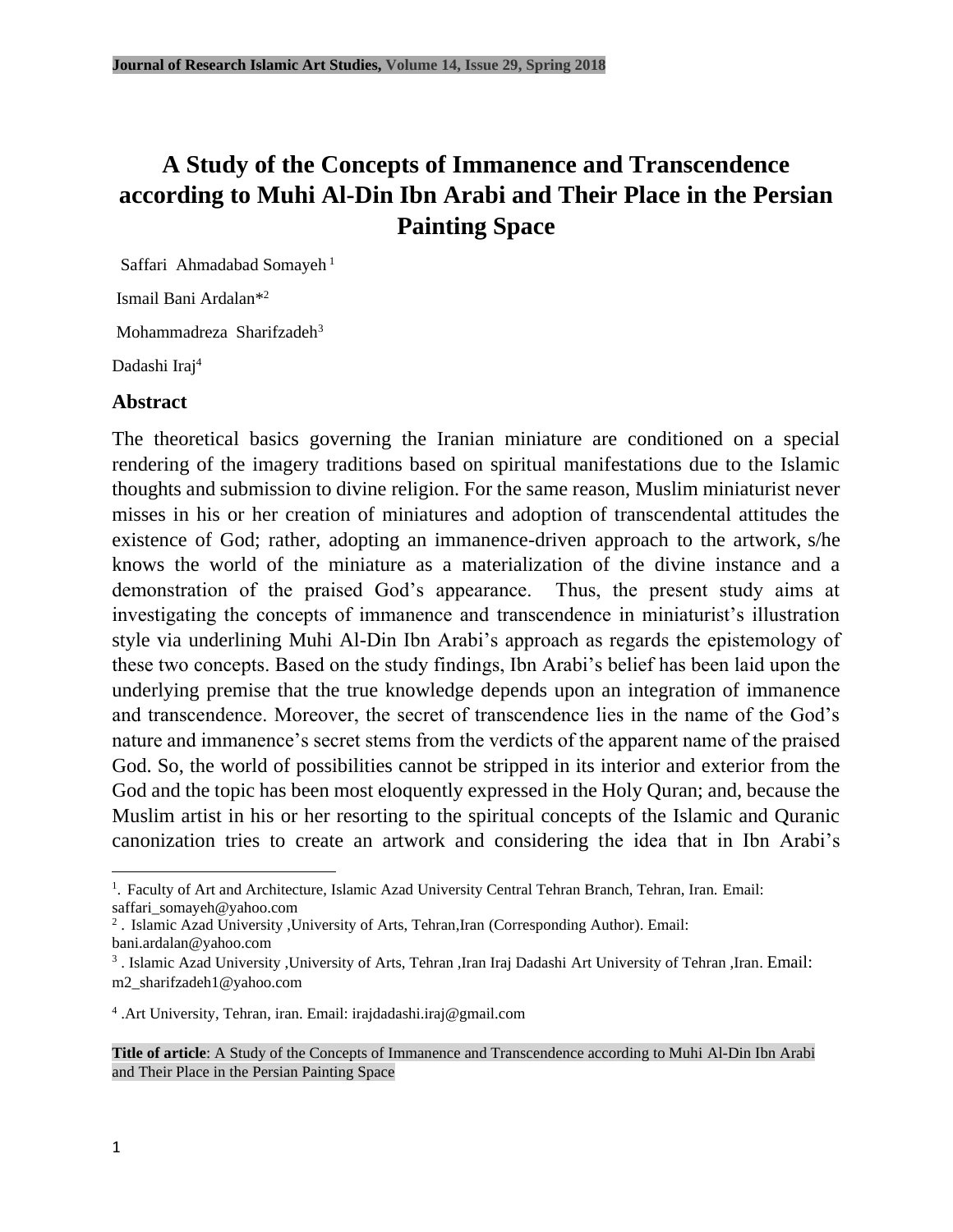perspective the Holy Quran and the Islamic attitude are the outcome of integration of the immanence and transcendence, it can be stated that the pictorial elements extant in Iranian miniature are as well specific kinds of a real language that have been converted to an expression of the twodimensional illustration world being given the form of a single light in the practical arena by the artist. God's characteristics and attributes are manifested in the miniature away from any thought of equalization to the divine creation. The present study has been carried out based on a descriptive-analytical method. The information has been collected through library research.

## **Objectives:**

1) Providing the best possible understanding of the pictorial expressions in IranianIslamic miniature considering the immanence and transcendence concepts by Ibn Arabi 2) Recognizing the pictorial indicators influencing the immanence and transcendence concepts of the miniaturist trained in the Islamic school and theosophy

# **Questions:**

1) How does Ibn Arabi epistemologically approach the terms "immanence" and "transcendence"? 2) Is it possible to conclude based on Ibn Arabi's attitudes and adjusting them to the Iranian-Islamic miniature art space that the miniaturist's artwork is a product of immanence and transcendence summation?

**Keywords:** immanence and transcendence, Holy Quran and moral criterion, apparent and inherent name, Iranian-Islamic miniature

## **Introduction**

Immanence and transcendence are two terms in the sciences of hadith, theology and Islamic philosophy: "Immanence means literally means comparing something to another thing; and transcendence means moving away something from another thing" (Zozni, 214: 1345-213). The association between these two words is more prevalent in Islamic mysticism and has been analytically proven in the writings of Muhi-Al-Din Arabi. Ibn Arabi, as he considers the immanence to be restrictive of God, also calls transcendence a restraint of the essence of the supreme right, saying: " transcendence is a divine being in the eyes of the truthful, and he who does so is either ignorant or rude" (Ibn Arabi, 68: 1370).

In his book Fosus al-Hikam, he considers Noah the Prophet (peace be upon him) as a prophet of transcendence who comes to understand the words of Shiite Prophet after deviation. According to Parsa's account, "Seth is set to introduce people to the likeness of

**Title of article**: A Study of the Concepts of Immanence and Transcendence according to Muhi Al-Din Ibn Arabi and Their Place in the Persian Painting Space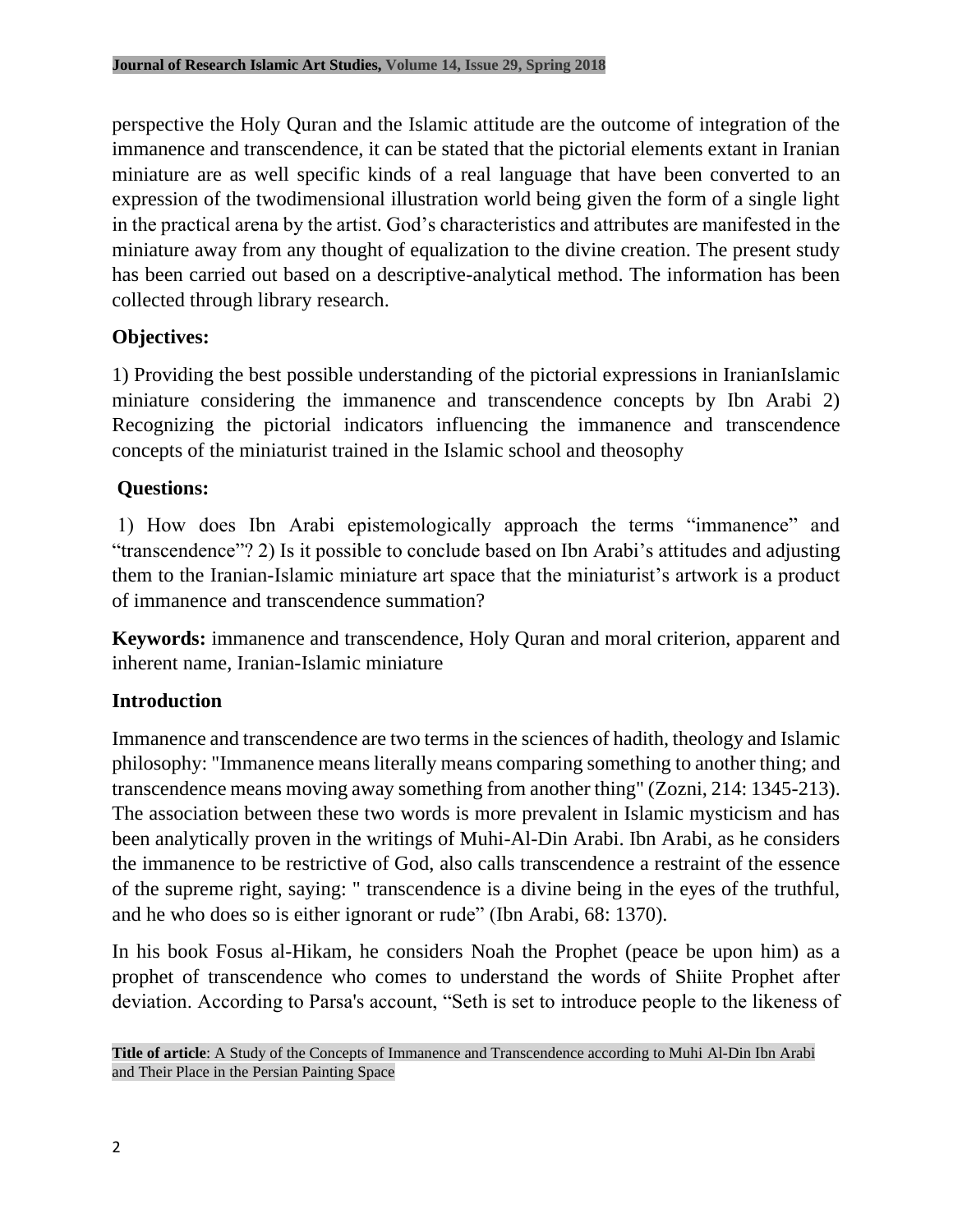God, but after that people are over-simulated, so far as divine names are considered to be divine names. So Noah goes to redress this distortion and revive the transcendence way of life, but he is also not successful in inviting him because he only refers to the transcendence aspect of the essence of the supernatural right. From this point of view, in Muhi-Al-Din Arabi's view, the true invitation is like the invitation of the Prophet (peace be upon him), which implies immanence and transcendence together" (Parsa, 1366: 102).

Referring to the above introduction about Muhi-Al-Din Arabi's attitude to the concept of immanence and transcendence, it can be said that the Iranian painter neither illustrates nor plays the role of God in emphasizing the themes of Islam, unlike the visual tradition of other Abrahamic religions; In a purely metaphorical attitude, the image of the prophets is deified. Rather, it uses the allegorical attitude that results from the assemblage of concepts of immanence and transcendence; by breathing the spiritual spirit into the elements of the painting, it only refers to the beauties of creation, also by removing the presence of one's individuality and avoiding the simulation of the components of being and creation. The Divine avoids any harm to the very essence of the truth. In other words, it never allows itself to imitate and represent exactly the same as its Lord created it, and only in the state of immanence and transcendental themes, in view of the divine unique creation, does not abandon artistic creativity. According to Burkhardt, "The Muslim artist through Islam, that is, submitting to the divine law, always points out the fact that it is not itself a creator or a source of beauty, but rather a work of art that is subordinate to the order of the world. This awareness, while preventing the artist from liking Prometheus, does not diminish his enthusiasm for artistic creativity. For this reason, Islamic art, in the light of this consciousness, enjoys a certain kind of devotion and impersonal quality, and this makes the Muslim artist always refer to his creator" (Burkhardt, 28: 1370). The purpose of this article is therefore to present the theory of immanence and transcendence from the point of view of Muhi-Al-Din Arabi and his commentators in order to analyze and analyze the idea of Muslim pictorial imagery. In fact, if we assume that the painter, in his transcendental view, is immune to the creation of God and, on the other hand, considers the immanence attitude of the exquisiteness and beauty of being, in this way in unity and harmony with Islamic themes. Thus, in order to reach this point, research into the epistemology of the two terms of immanence and transcendence from the point of view of the mysticism of Muhi-Al-Din Arabi and its application to the method of the Muslim painter is necessary. Therefore, in this brief introduction, these two terms are briefly defined from the perspective of Islamic mysticism and theology. Then, in order to clarify the hypothesis, the attitude of the Abrahamic religions to these concepts and their impact on their art is

**Title of article**: A Study of the Concepts of Immanence and Transcendence according to Muhi Al-Din Ibn Arabi and Their Place in the Persian Painting Space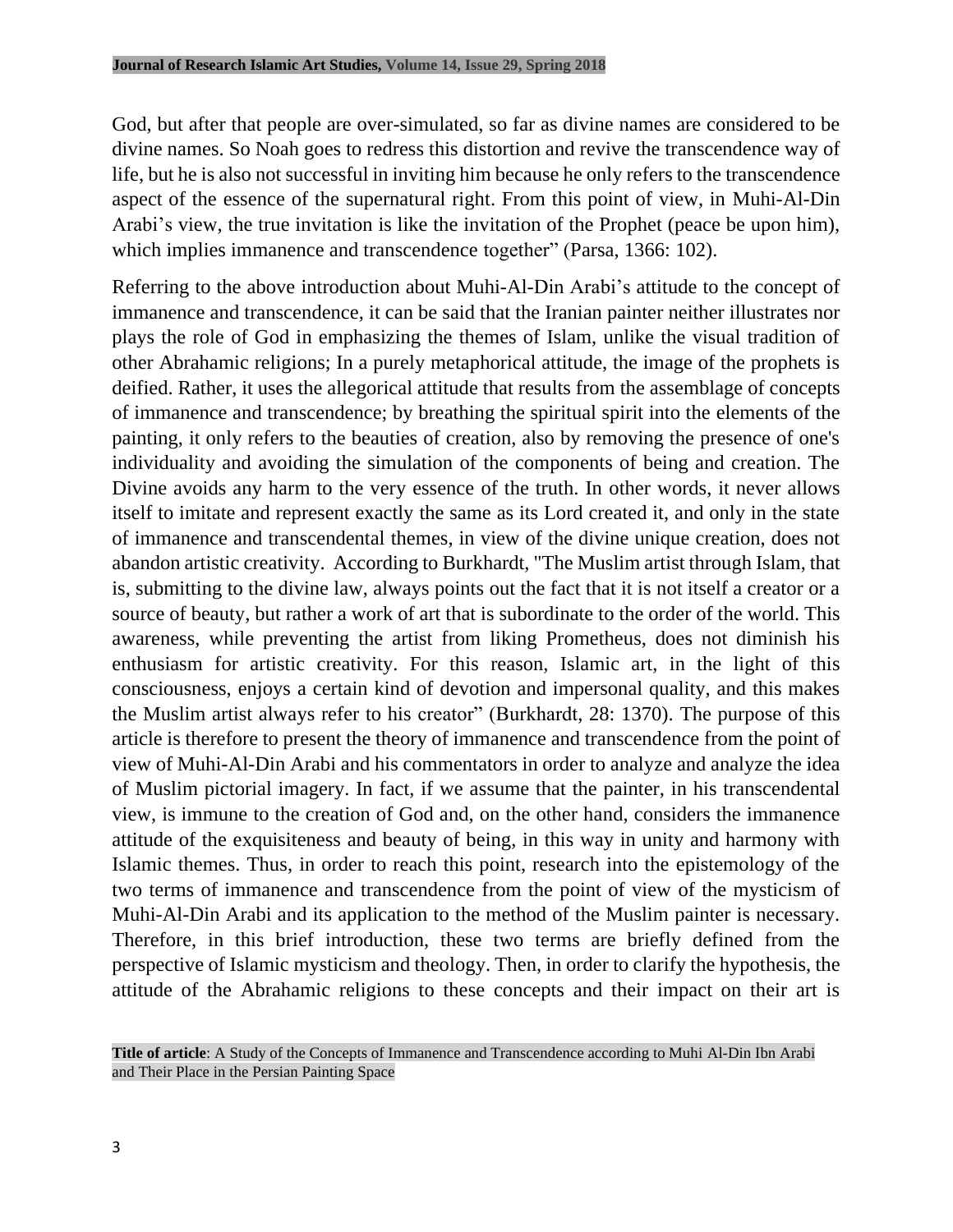examined, and the following is analyzed analytically by Muhi-Al-Din Arabi's views on the axis of discussion, in a comparative view of a brief attempt to explain theoretical foundations of the method of illustrating Iranian Muslim painter.

#### **Conclusion**

Taking into account all the features expressed about Ibn Arabi's attitude towards immanence and transcendence and its use in explaining the pictorial expression of the Iranian painter, it can be said that the basis of Ibn Arabi's belief about immanence and transcendence is that the arena Existence is no more than a single truth, and if we consider right as the essence of divinity and rank, we consider the esoteric name in the divine state, which is the absolute order of God, on the other hand, if one considers the right as the likeness and rank of names. And to look at his attributes in the form of beings, we are called appearance. Therefore, in Ibn 'Arabi's view, immanence and transcendence are two sides of the same coin and one is not complete without the other and this concept has been expressed in the most eloquent way in the Qur'an. According to Ibn Arabi's definition of immanence and transcendence, it can be explained in terms of the art of Iranian-Islamic painting in the way that the painter illustrates the concept of transcendence as an esoteric name in the name of Allah. In the case of abstract light, we can see the immanence in the sense of the appearance of righteousness in the order of manifestation of the plurality of the names and attributes of the righteous in the elements of being. An illustrator who is likely to be harmed in this area avoids turning to Qur'anic attitudes and mingling with transcendence instead. Turbidity due to the appearance of the light and eliminates avoid drawing three-dimensional space; up against the kingdom and the truth of the universe as a manifestation of the Divine Names and Attributes. On the other hand, based on his monotheistic attitude of transcendence, the other speaker considers the truth superior and transcendent in the image and does not even allow himself to be created by distorting the system of creation and drawing three-dimensional space and applying the laws of theological perspective superior to divine creation. In appearance it is like nature, but in expression it only tries to conform its mental forms to the order and beauty of the Divine Creation, thereby recognizing nature as an arena of the manifestation of the real names and attributes of its two-dimensional image. Make use of a single light, away from the opacity of the shadow, into a place where the image elements are displays of manifestations are right. In short, the painter in the transcendental attitude sees light as an allegory of the esoteric name and thereby presents the facts of the elements in the possible universe; in the analogical approach to the realm of the name, the painter expresses in the most expressive way that the shining of the same light over the realm of the elements in the painting points

**Title of article**: A Study of the Concepts of Immanence and Transcendence according to Muhi Al-Din Ibn Arabi and Their Place in the Persian Painting Space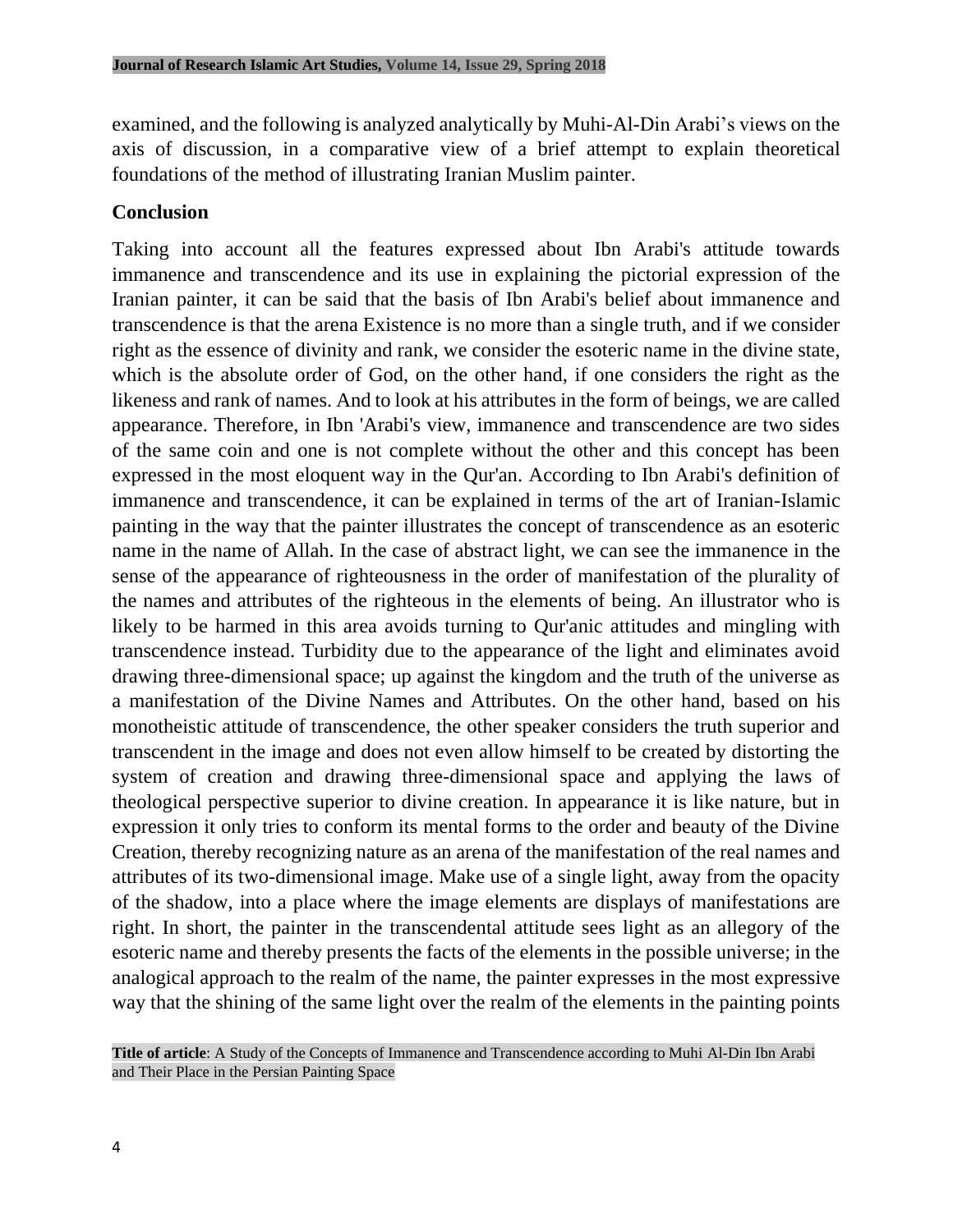to the single truth, that the multiplicity of colors and elements of existence in the painting only emerges in the unity of light.

## **References**

-Holy Quran

-Ajand, Ya'aghoub, (2016), "Iran's miniature art", v.2, Tehran, Samt

-Baghdadi, Abdulghaher, (1982), "Al-Farq Bain Al-Feraq", researched by Muhi Al-Din Abdulhamid, Beirut, Dar Al-Ma'arafah

-Bani Ardalan, Esma'eil, (2014), "an opportunity for sighing", 1st ed., Tehran, Surey-e-Mehr

-Burckhardt et al, Titus, (1991), "eternality and art", tr. Sayyed Muhammad Avini, Tehran, Barg

-Burckhardt, Titus, (1999), "a glance at the Islamic art principles and philosophy", tr. Gholamreza A'avani, seasonal journal of religious art, (2): pp. 67-68

-Burckhardt, Titus, (2002), the share of fine arts in education of the Muslims", tr. Sayyed Ala Al-Din Tabataba'ei, seasonal journal of art academy, Khayal, (3): 23-33

-Durand,Jannic(1999),Byzantine Art,Italy,Terralil

-Eleanor, Sims (2002), Peerless images: Persian Painting and its Sources. New Haven, Yale University Press.

-Eliade, Mircea,(1987), The Encyclopedia Of Religion, Vol 7, New York: Macmillan. Publishing Company

-Graber, Oleg, (2011), "a review of Iranian miniature", tr. Mehrdad Vahdati Daneshmand, 2nd ed., Tehran, Art Academy

-Ibn Arabi, Muhammad Ibn Ali, (1991), "Fosus Al-Hikam wa Al-Ta'aliqat Alaih", researched by Abul Ala'a Afifi, v.1, Tehran, Al-Zahra

-Ibn Arabi, Muhammad Ibn Ali, (2007), "Fosus Al-Kikam", translated and revised by Muhammad Ali Mowahhed and Samad Mowahhed, 1st ed., Tehran, Karnameh

**Title of article**: A Study of the Concepts of Immanence and Transcendence according to Muhi Al-Din Ibn Arabi and Their Place in the Persian Painting Space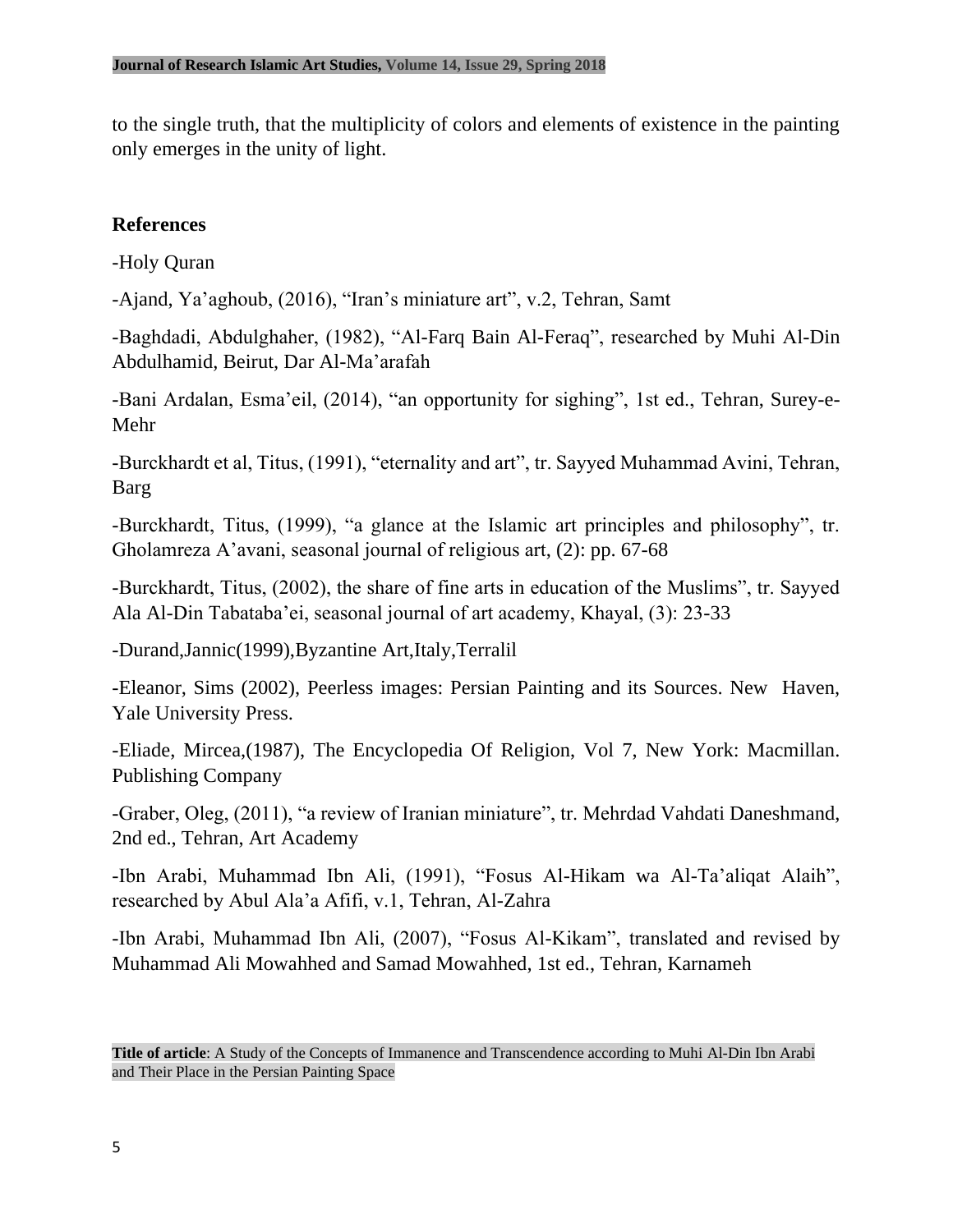-Ibn Arabi, Muhammad Ibn Ali, (2008), "Fosus Al-Hikam", tr. Muhammad Khajawi, 1st ed., Tehran, Mowla

-Ibn Arabi, Muhammad Ibn Ali, (2014), "Fosus Al-Hikam", tr. Ali Shalchiyan Nazer, 1st ed., Tehran, Elham

-Kharazmi, Taj Al-Din Hussein Ibn Hassan, (1985), "an explication of Fosus Al-Hikam", 1st ed., Tehran, Kharazmi

-Khayyat Abdul Rahim Ibn Muhammad, (1975), "Al-Intisar wa Al-Radd Ali Ibn Al-Ravandi Al-Mulhed", v.1, Beirut

-Kuhan, Rab, (1971), "a treasure of Telmud", tr. Amir Fereydun Gorgani, Tehran, Ziba

-Mahdizadeh, Alireza, (2011), "the relationship between the cultural conditions of Behzad's era and his art and creativity", seasonal journal of art, Summer and Fall, the art vice chancellorship of the Ministry of Culture and Guidance, pp.81-92

-Mc Groth, Allister, (2005), "a lesson on Christians' theology", tr. Behruz Haddadi, Qom, the center for religions' research

-Nasi, Christa, (1999), "miniature as an ethereal art", seasonal journal of art, Summer, the art vice chancellorship of the Ministry of Culture and Guidance, pp.156-163

-Nasr, Sayyed Hussein, (2003), "collection of articles (eternal wisdom)", by the efforts of Sayyed Hassan Hosseini, Tehran, Sorush

-Nasr, Sayyed Hussein, (2008), "ideals and realities of Islam", tr. Shahb Al-Din Abbasi, Tehran, Sohrewardi research and publication office

-Nasri, Amir, (2009), "the wisdom behind the Christian figure's sketch", 1st ed., Tehran, Cheshmeh

-Ouspensky, Leonid(1978), Theology of Icon, New York: St Vladimir,s. Seminary Press.

-Parsa, Muhammad Ibn Muhammad, (1987), "an explication of Fosus Al-Hikam", revised by Jalil Mesgar, v.1, Tehran, University Press Center

-Sadri, Behnam, (2007), "Kamal Al-Din Behzad (collection of the international conference articles)", Tehran, art academy

-Shahrestany, Muhammad Ibn Abdulkarim, (1986), "Al-Milal wa Al-Nihal", v.1, Beirut, Muhammad Sayyed Kilani

**Title of article**: A Study of the Concepts of Immanence and Transcendence according to Muhi Al-Din Ibn Arabi and Their Place in the Persian Painting Space